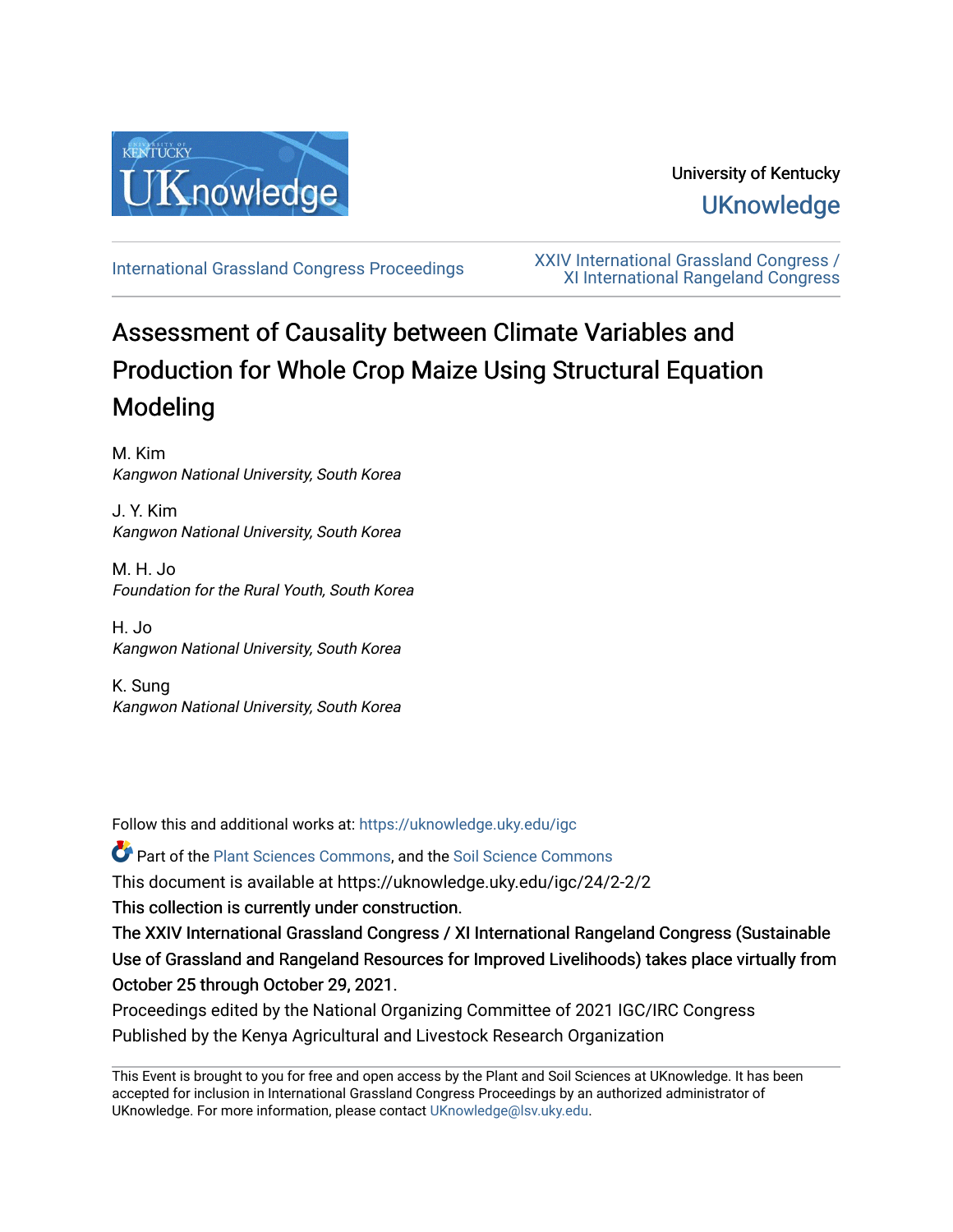# Assessment of causality between climate variables and production for whole crop maize using structural equation modeling

Kim, M.\* ; Kim, J. Y.† ; Jo, M. H.‡ ; Jo H. † ; Sung, K.†

\*Institute of Animal Resources, Kangwon National University, Korea; † College of Animal Life Sciences, Kangwon National University, Korea; ‡ Foundation for the Rural Youth, Korea

**Key words**: whole crop maize; causality; climate; production; silking stage; structural equation modeling

# **Abstract**

This study aimed to assess the causality of different climate variables on the production of whole crop maize silage (*Zea mays* L.; WCM) in the central inland region of the Republic of Korea. Furthermore, the effect of these climate variables was also determined by looking at direct and indirect pathways during the stages before and after silking. The WCM metadata ( $n = 640$ ) were collected from the Rural Development Administration's reports of new variety adaptability from 1985–2011 (27 years). The climate data was collected based on year and location from the Korean Meteorology Administration's weather information system. Causality, in this study, was defined by various cause-and-effect relationships between climatic factors, such as temperature, rainfall amount, sunshine duration, wind speed and relative humidity in the seeding to silking stage and the silking to harvesting stage. All climate variables except wind speed were different before and after the silking stage, which indicates the silking occurred during the period when the Korean season changed from spring to summer. Therefore, the structure of causality was constructed by taking account of the climate variables that were divided by the silking stage. In particular, the indirect effect of rainfall through the appropriate temperature range was different before and after the silking stage. The damage caused by heat-humidity was having effect before the silking stage while the damage caused by night-heat was not affecting WCM production. There was a large variation in soil surface temperature and rainfall before and after the silking stage. Over 350 mm of rainfall affected dry matter yield (DMY) when soil surface temperatures were less than 22℃ before the silking stage. Over 900 mm of rainfall also affected DMY when soil surface temperatures were over 27℃ after the silking stage. For the longitudinal effects of soil surface temperature and rainfall amount, less than 22℃ soil surface temperature and over 300 mm of rainfall before the silking stage affected yield through over 26℃ soil surface temperature and less than 900 mm rainfall after the silking stage, respectively.

## **Introduction**

In the Republic of Korea, whole crop maize (*Zea mays* L.; WCM) and soybeans account for 60% of total feedstock use, and its self-sufficiency rate is around 1%. Therefore, a large proportion of the ingredients in feedstock need to be imported (Morgan, 1994). As the main silage resource in the Republic of Korea, WCM cultivation area totals 13,000 ha, and the amount produced was 228,000 tons in 2018 (28.79 % of the total summer forage crop), according to annual statistics of forage supply of the Rural Development Administration (RDA). The self-sufficiency rate of high quality-forage is not as high as that of dairy farming and stands at less than 30% due to the weak base of forage production. In counties with a high dependency on imports, such as the Republic of Korea, it is important to be able to predict forage production to ensure flexibility between domestic production and importation.

In general, a cause-and-effect relationship refers to a direct relationship between a single cause and a single effect. In this study, causality was defined as a characteristic of a network consisting of many cause-and-effect relationships. Therefore, causality in complex structures, which include both direct and indirect relationships, should be distinguished from the cause-and-effect relationship seen in simple structures. Furthermore, causality was generated by analyzing the relationship between various causes, mediators and effects (Jöreskog and Sörbo, 1996). Structural equation modeling (SEM) is a statistical technique that identifies causality between different factors and consists of two parts: The measurement part where common characteristics are extracted to generate common factors from the variables, and a structural part where connections are set between the extracted common factors (Van Montfort et al., 2004). This process creates a big network where balance needs to be kept between the high degree of model fitness and the parsimony to allow for easy interpretation. There is a clear relationship between agricultural climatic factors and crop production, therefore, it is advantageous to form a causality network to estimate the effects each climatic factor has on crop production.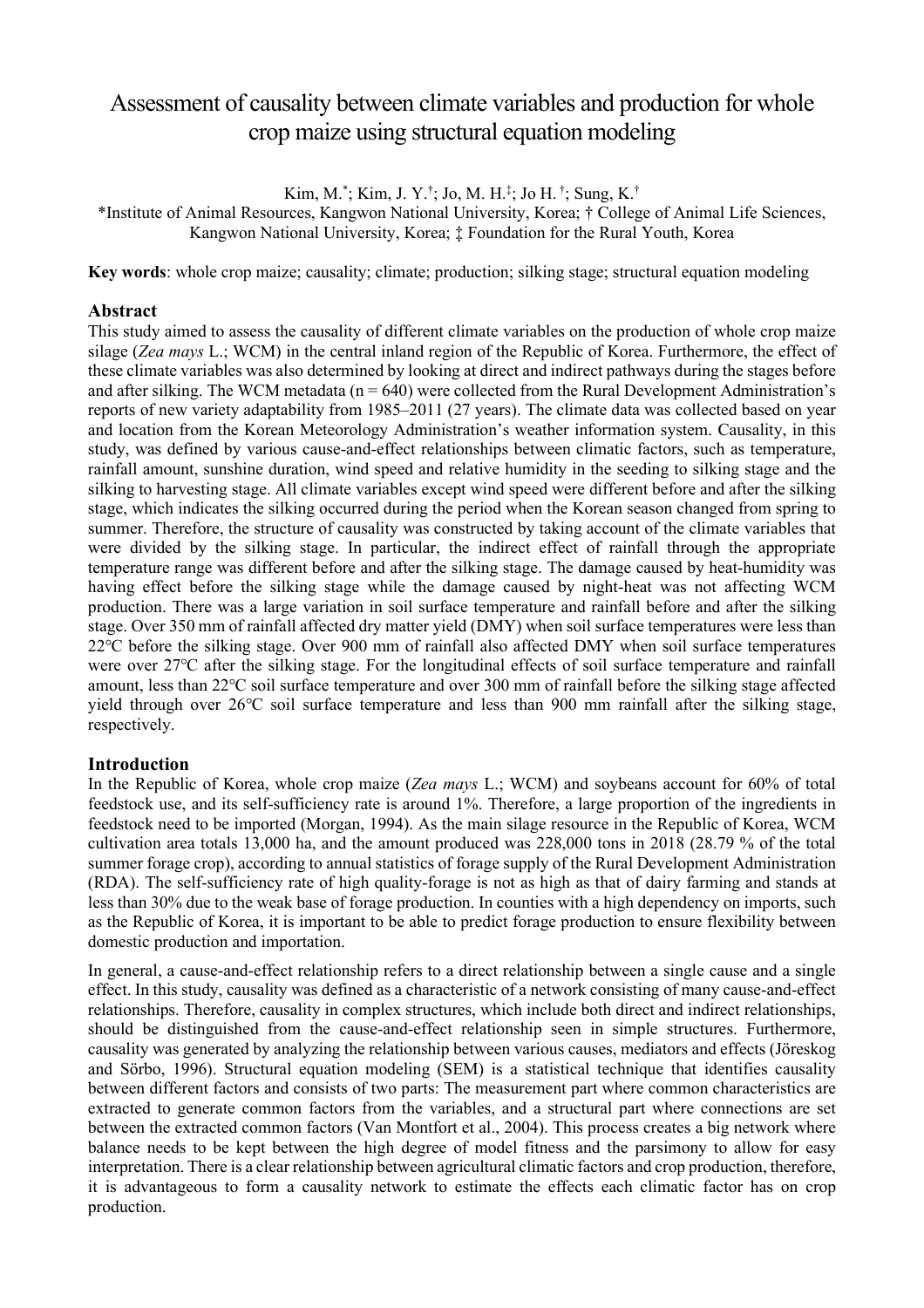For summer forage crops, it is difficult to classify their growing periods by season due to continuity of growth and development across seasons. In this study, the longitudinal characteristics were considered by taking into account the crop's growth stage instead of which season it was. In general, the growth stages of WCM have divided into two stages: the vegetative stage and the reproductive stage; where the reproductive stage starts after the silking stage (McWilliams et al., 1999). This silking stage is important since this is when kernel fertilization, support ear weight and kernel fill are all determined. Furthermore, climatic conditions during the stage of 50% silking are critical to the yield and quality of WCM (Butts-Wilmsmeyer et al., 2019). Therefore, for WCM silage, the longitudinal characteristics were determined before and after the silking stage.

Therefore, this study aimed to assess the causality of climatic factors on WCM production using SEM by looking at the stages before and after silking. In addition, the appropriate range of climatic factors for good WCM production was determined based on major causality.

# **Methods and Study Site**

The raw WCM data (n = 993) which includes dry matter yield (DMY, kg/ha), fresh matter yield (FMY, kg/ha), total digestible nutrients yield (TDNY, kg/ha), year, location, seeding date, silking date and harvesting date were collected from the reports of new variety adaptability of the Rural Development Administration (RDA) for 1985–2011 as metadata. For the homogeneity of data, the central inland region ( $n = 656$ ) was selected according to the classification criteria of Ko et al. (2006); where, Cheonan (36°48'N, 127°9'E), Icheon (37°16'N, 127°26'E) and Suwon (37°17'N, 127°0'E) all belong to the central inland region. Climate data for the WCM metadata were collected from the weather information systems of the Korean Meteorological Administration (KMA). This data included daily temperature, rainfall, wind speed and sunshine duration and was categorized by year and location. The climate information was matched based on cultivation location and year of cultivation via open-API (application programming interface).

The following climate variables were generated for the seeding-silking (SS) stage and silking–harvesting (SH) stage as follows: growing degree days over 10℃ (SSGDD and SHGDD, ℃), highest temperature (SSHT and SHHT, ℃), lowest temperature (SSLT and SHLT, ℃), soil surface temperature (SSST and SHST, ℃), relative humidity (SSRH and SHRH, %), total rainfall (SSRA and SHRA, mm), wind speed (SSWS and SHWS, m/s), total sunshine duration (SSSD and SHSD, hr). All climate variables (except SSRA, SHRA, SSSD and SHSD which were calculated as sums over the whole growing stage) were calculated as daily means over the growing stage.

## **Results**

## *Determining the causality of climate variables for the production of whole crop maize*

Six climatic factors were named: Rainfall\_SS, Heat-humidity\_SS, Temperature\_SS, and Night-heat\_SH, Temperature SH and Rainfall SH. In addition to climatic factors, the production factor consisting of FMY, DMY and TDNY was used as the final response factor. Here, it was necessary to evaluate physiological/ecological evidence to set the path's direction between factors. There was no doubt in setting the direction of climatic factors from before to after because of the time series feature. The path between changes in temperature leading to changes in rainfall can be explained through a long-term mechanism which starts with a temperature rise, and is followed by atmospheric and soil surface moisture evaporation, moisture condensation in the atmosphere, and ends with rainfall (Lydolph et al., 1985). On the other hand, the path between changes in rainfall leading to changes in temperature can be illustrated by controlling the divide between the sensible and latent heat fluxes over a relatively short period of time (Huang and van den Dool, 1993). Therefore, in this study, daily meteorological information was used and concluded that the path from changes in rainfall to changes in temperature was appropriate. Furthermore, for winter forage crops, the causeand-effect relationship between temperature and precipitation in the causality network was constructed following the path of changes in rainfall to changes in temperature (Kim et al., 2014; Kim et al., 2016; Kim et al., 2019; Kim and Sung, 2019; Kim et al., 2020). Finally, for the stress factors within each stage, the path was explored under the condition of no distortion to other factors.

As a result, the structure for the causality of climate variables affecting WCM production was established as shown in Figure 1. There were three key cause-and-effect relationships: The first was the direct effect of climatic factors on the production of WCM (red-colored). The paths of Temperature SS, Temperature SH and Heat-humidity SS had effects on WCM production ( $p < 0.05$ ). In the case of the insignificant paths (redcolored dash line), the impact of Night-heat\_SH on WCM production was not serious because SHLT in Korea was in range of  $15.15-21.15\text{°C}$ , it was not at the level to inhibit the growth of WCM. Here, the night temperatures of 70‒80℉ (21.11‒26.67℃) can affect the yield potential of WCM (Peters et al., 1971).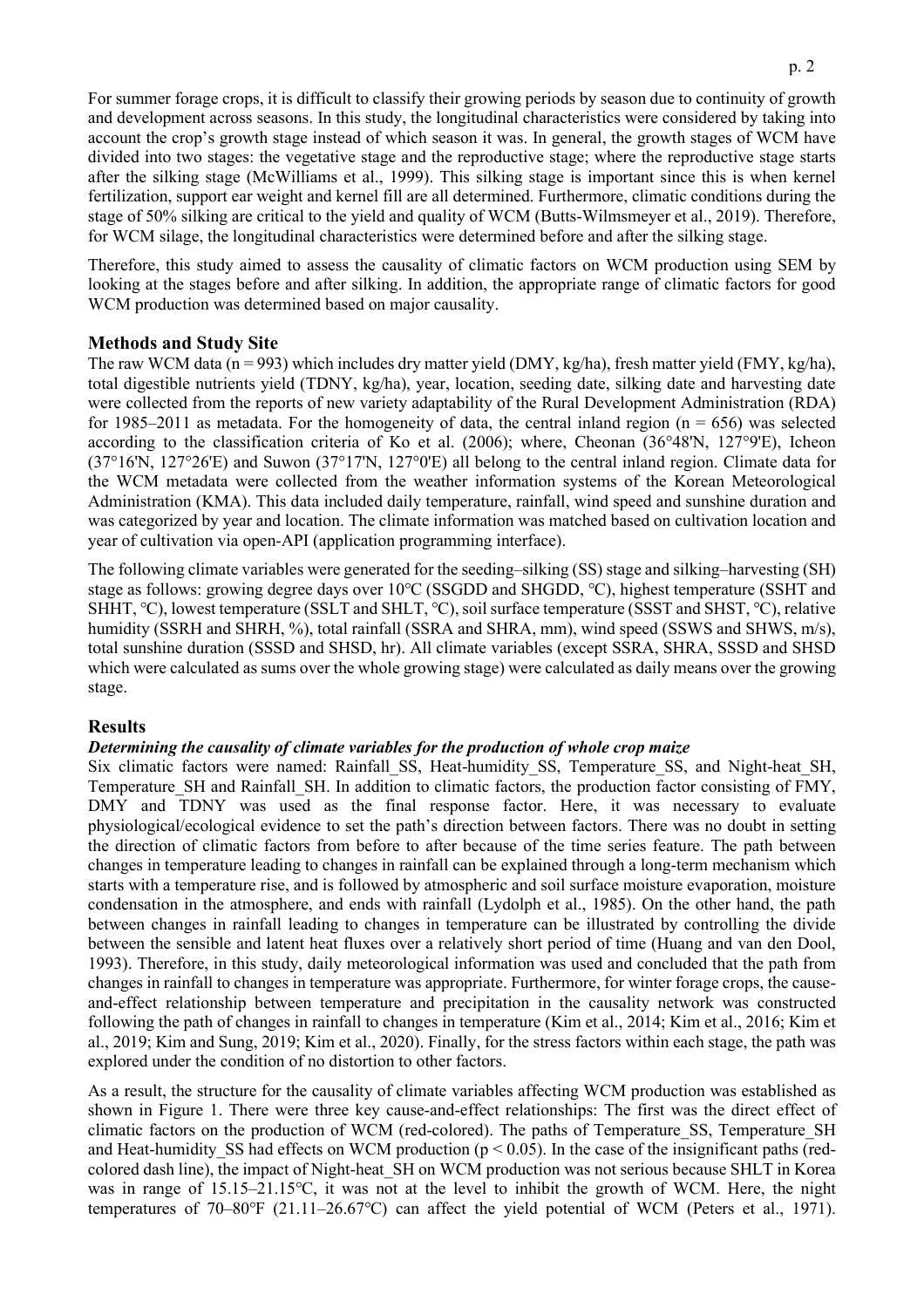Meanwhile, in the case of Rainfall\_SS and Rainfall\_SH, the indirect path affected WCM production through two or more paths, while their direct path was not affected. The second key cause-and-effect relationship was the indirect effect of different pathways within the growth stage (green colored). Regardless of the growth stage, rainfall only affected production in connection with the path of temperature, not direct path. Therefore, it was hypothesized that the rainfall does not directly affect production, but rather affects production through a certain temperature. The final key cause-and-effect relationship was the seasonal effects between the SS and SH stages on the longitudinal structure for temperature and rainfall related climatic factors (blue colored). Thus, the effects of the different temperature and rainfall related factors during the SS stage could be categorized into direct and indirect seasonal effects.



Figure 1. Path diagram for causality of climatic factors affecting production of whole crop maize silage based on before and after silking stage: direct effect on production (red colored), indirect effect (green colored), longitudinal effect (blue colored), solid line ( $p < 0.05$ ), dash line ( $p > 0.05$ )

FMY: fresh matter yield, DMY: dry matter yield, TDNY: total digestible nutrients yield, SSGDD: seeding-silking growing degree days, SSHT: seeding-silking high temperature, SSLT: seeding-silking low temperature, SSST: seedingsilking soil surface temperature, SSRH seeding-silking relative humidity, SSRA: seeding-silking rainfall amount, SSWS: seeding-silking wind speed, SSSD: seeding-silking sunshine duration, SHGDD: silking-harvesting growing degree days, SHHT: silking-harvesting high temperature, SHST: silking-harvesting soil surface temperature, SHRH: silkingharvesting relative humidity, SHRA: silking-harvesting rainfall amount, SHSD: silking-harvesting sunshine duration



Figure 2. Scatter plots for soil surface temperature and rainfall amount affecting dry matter yield of whole crop maize silage: (A) seeding-silking stage, (B) silking-harvesting stage

#### *Major causality of climate variables before and after the silking stage*

During the SS stage, high DMY occurred when SSST was less than 22 ℃ and SSRA was over 300 mm (Figure 2A). This implies that the indirect effect of SSRA occurred through a certain range of SSST (20‒22 ℃) based on the structure of SEM in this study. Furthermore, within this range of SSST, the variation in SSRA was larger. During the SH stage, the high DMY occurred when SHST was in the 26.5–29.7 ℃ region and SHRA was less than 900 mm (Figure 2B), which indicates that the indirect effect of SHRA being below 900 mm led